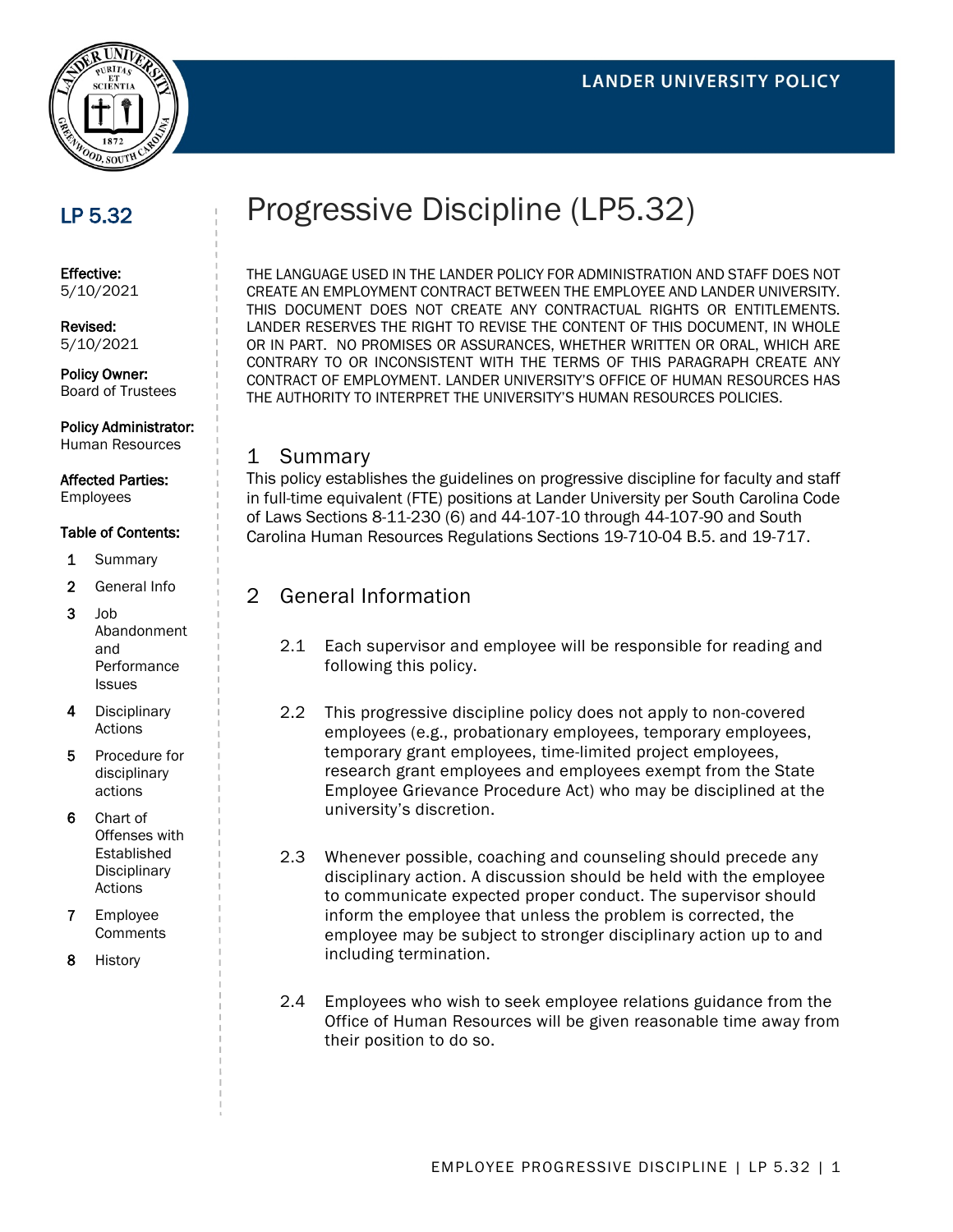- 2.5 Employees and supervisors may not be forbidden from contacting the Office of Human Resources, nor may any retaliatory action be taken against the employee or supervisor for that particular reason.
- 2.6 Counseling or an oral reprimand is sufficient for the first occurrence of a minor offense. A record of this action with the employee's and the supervisor's signatures should be placed in the employee's personnel file.
- 2.7 A repetition of the offense of the first occurrence or a more severe offense should be followed by a written reprimand that becomes a part of the employee's permanent personnel file (which should be signed by the employee as having been received and understood).
- 2.8 Further repetitions of the offense or of the first occurrence of a very serious offense is followed by suspension, reassignment, demotion, termination, or other appropriate action.

#### 3 Job Abandonment and Performance Issues

- 3.1 Employees who voluntarily fail to report to work for three consecutive workdays and fail to contact the university during this time period will be considered to have voluntarily resigned.
- 3.2 All performance-related problems should be addressed by the guidelines established in the Employee Performance Management System (EPMS).

## 4 Disciplinary Actions

- 4.1 No disciplinary actions beyond a written reprimand may be taken without being authorized by the university president (or designee).
- 4.2 Types of Disciplinary Actions
	- 4.2.1 Oral warning or counseling session
		- 4.2.1.1 A counseling session or oral warning by the supervisor is normally sufficient for the first occurrence, or more, of a minor offense.
		- 4.2.1.2 Counseling sessions and oral warnings may not be grieved through the university grievance procedure.
		- 4.2.1.3 A follow-up letter should be distributed and placed in the employee's personnel file.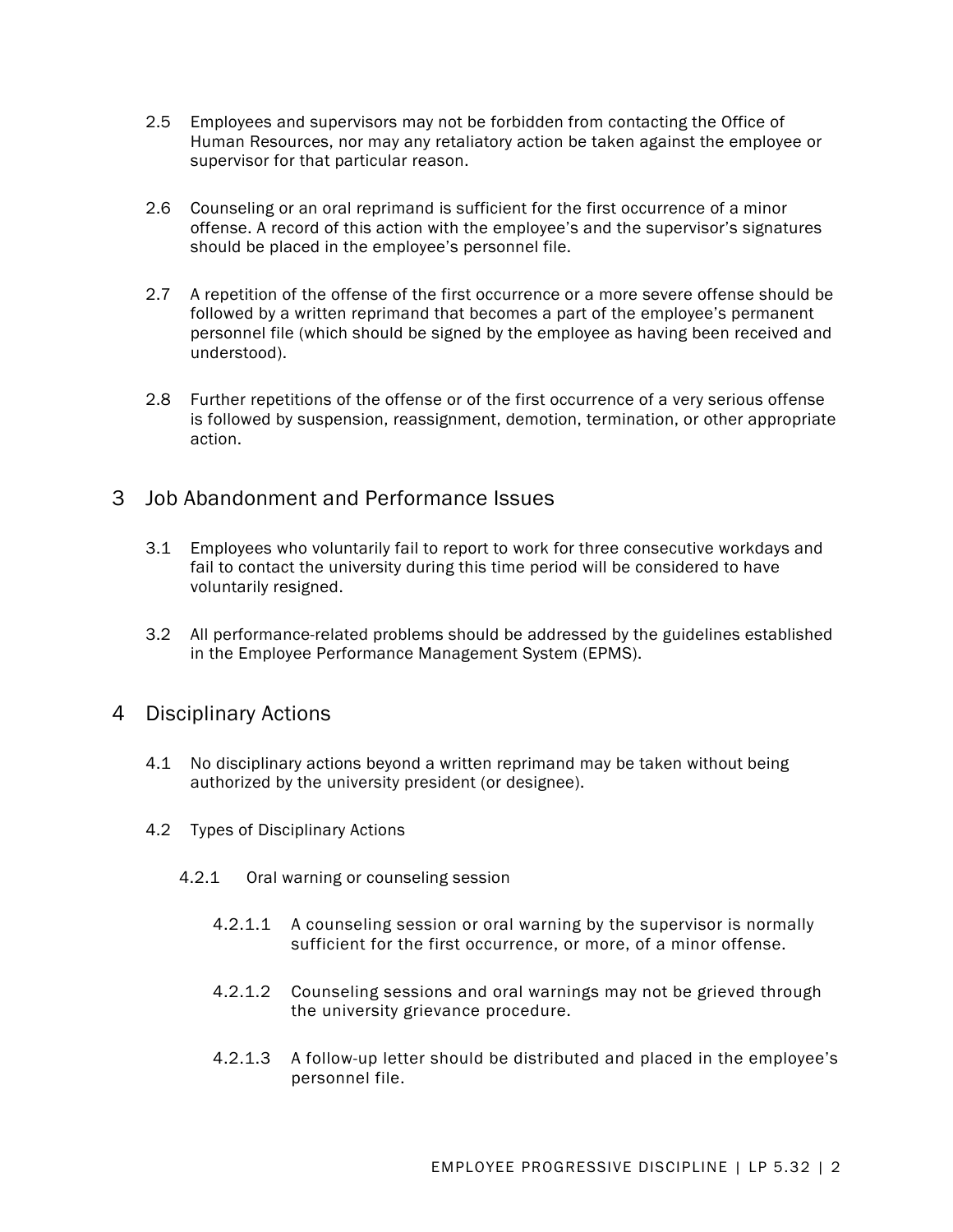#### 4.2.2 Written warning

- 4.2.2.1 If a repetition of the first offense occurs or if a more serious problem occurs, a written warning should be given to the employee.
- 4.2.2.2 Written warnings may not be grieved through the university grievance procedure.
- 4.2.2.3 A copy of the written warning shall be placed in the employee's personnel file.
- 4.2.3 Suspension
	- 4.2.3.1 If repetition of an offense occurs for which a written reprimand has been given, or if misconduct or inappropriate workplace behavior occurs that is serious, but for which dismissal is not appropriate, the employee may be suspended.
	- 4.2.3.2 Disciplinary suspension is leave without pay.
	- 4.2.3.3 Suspensions may be grieved through the university grievance procedure.

#### 4.2.4 Dismissal

- 4.2.4.1 An employee may be dismissed due to the frequency or nature of his or her misconduct or inappropriate workplace behavior.
- 4.2.4.2 Serious misconduct or inappropriate workplace behavior may be cause for dismissal without prior disciplinary steps having been taken.
- 4.2.4.3 Dismissals may be grieved through the university grievance procedure.
- 4.3 The university may also use reassignments, reclassifications, unclassified state title changes, and demotions as types of disciplinary actions.

#### 5 Procedure for disciplinary actions

5.1 The supervisor and/or manager should present all facts surrounding the incident to the university vice president of the office/department (or designee).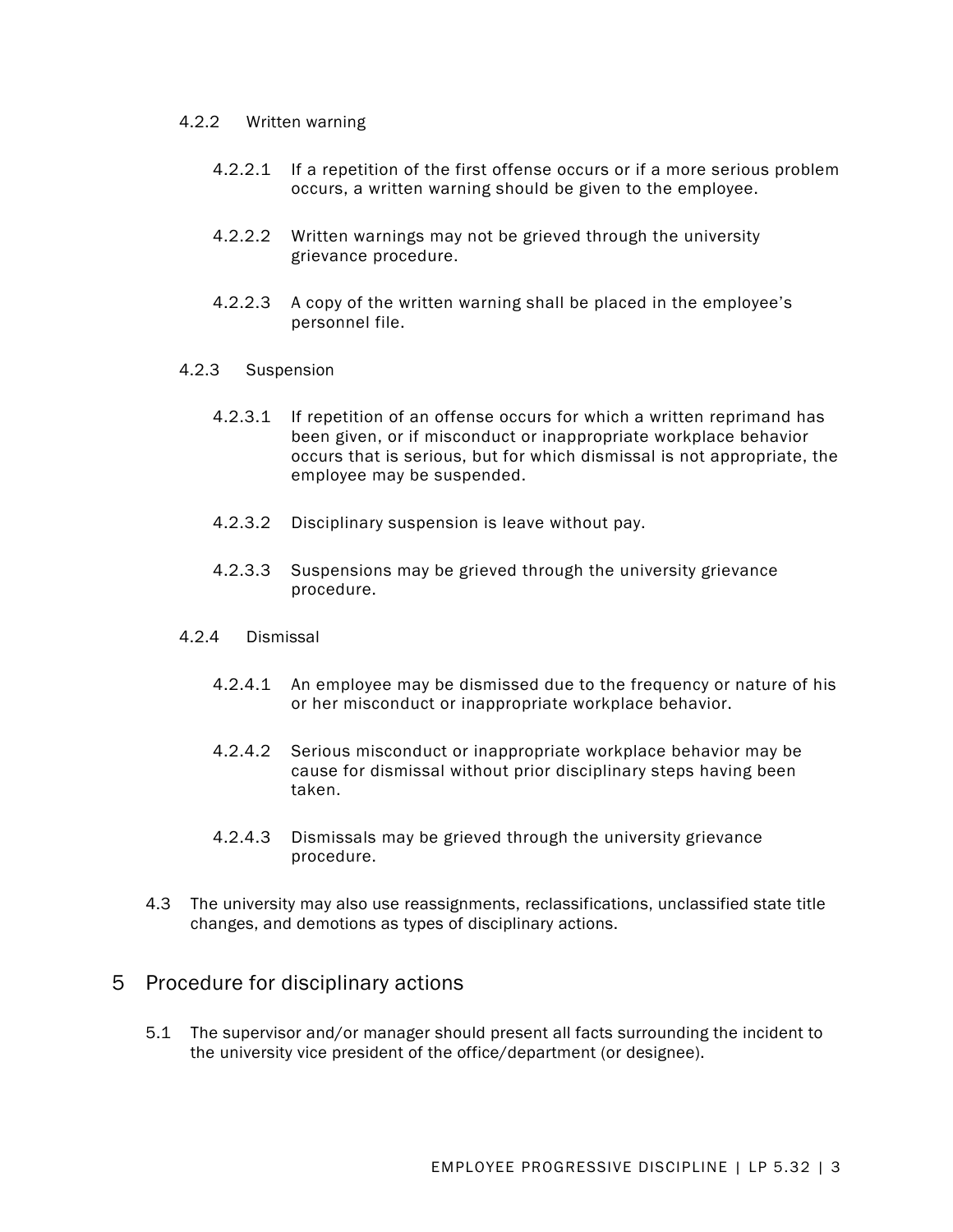- 5.2 The supervisor and/or manager should discuss the matter with the director of the university Office of Human Resources (or designee). The Office of Human Resources may conduct an investigation and coordinate the involvement of the university vice president and general counsel, as needed.
- 5.3 The director of the university Office of Human Resources (or designee) will discuss any disciplinary actions with the university president (or designee). The university vice president of the office/department (or designee) should sign written warnings, notices of suspension, and demotions. The university president (or designee) will sign all termination letters.
- 5.4 The above actions should take place prior to the action becoming effective unless the university president (or designee) determines that the circumstance dictates the immediate suspension of an employee pending the outcome of an investigation.
- 5.5 The director of the university Office of Human Resources (or designee) will approve the wording of written warnings, suspensions, dismissals, or other disciplinary-related actions.

|                                                 | <b>Range of Disciplinary</b>                                                                                                                                                                                                                                                                                              |                                                         |
|-------------------------------------------------|---------------------------------------------------------------------------------------------------------------------------------------------------------------------------------------------------------------------------------------------------------------------------------------------------------------------------|---------------------------------------------------------|
| <b>Offense</b>                                  | <b>Actions</b>                                                                                                                                                                                                                                                                                                            | <b>Notes</b>                                            |
| Unauthorized Leave                              | Written Reprimand to                                                                                                                                                                                                                                                                                                      |                                                         |
|                                                 | Termination                                                                                                                                                                                                                                                                                                               |                                                         |
| Habitual Tardiness or Failure to                | Oral Reprimand to                                                                                                                                                                                                                                                                                                         |                                                         |
| Observe Assigned Work Hours                     | Termination                                                                                                                                                                                                                                                                                                               |                                                         |
| Abuse of Leave                                  | Oral Reprimand to                                                                                                                                                                                                                                                                                                         | Refer to Family and Medical                             |
|                                                 | Termination                                                                                                                                                                                                                                                                                                               | Leave Act and Americans With<br><b>Disabilities Act</b> |
| Excessive Absenteeism                           | To be used for employees who become unreliable because<br>of frequent absenteeism, even if for good and sufficient<br>reasons. Termination should be preceded by oral counseling<br>in an attempt to inform the employee of the problem. Refer<br>to Family and Medical Leave Act and Americans With<br>Disabilities Act. |                                                         |
| Leaving Work Station Without                    | Oral Reprimand to                                                                                                                                                                                                                                                                                                         |                                                         |
| Authorization                                   | Termination                                                                                                                                                                                                                                                                                                               |                                                         |
| Reporting to Work Under the                     | Suspension to Termination                                                                                                                                                                                                                                                                                                 | Refer to Section 8-11-110 of                            |
| Influence of Alcohol                            |                                                                                                                                                                                                                                                                                                                           | the SC Code of Laws; Act on<br>Alcoholism               |
| Drinking Alcoholic Beverages on the             | Termination                                                                                                                                                                                                                                                                                                               | Refer to Section 8-11-110 of                            |
| Job                                             |                                                                                                                                                                                                                                                                                                                           | the SC Code of Laws; Act on                             |
|                                                 |                                                                                                                                                                                                                                                                                                                           | Alcoholism                                              |
| Reporting to Work Under the                     | Suspension to Termination                                                                                                                                                                                                                                                                                                 |                                                         |
| Influence of Drugs                              |                                                                                                                                                                                                                                                                                                                           |                                                         |
| Possessing or Using Illegal Drugs on<br>the Job | Termination                                                                                                                                                                                                                                                                                                               |                                                         |
| Insubordination                                 | Oral Reprimand to                                                                                                                                                                                                                                                                                                         |                                                         |
|                                                 | Termination                                                                                                                                                                                                                                                                                                               |                                                         |

## 6 Chart of Offenses with Established Disciplinary Actions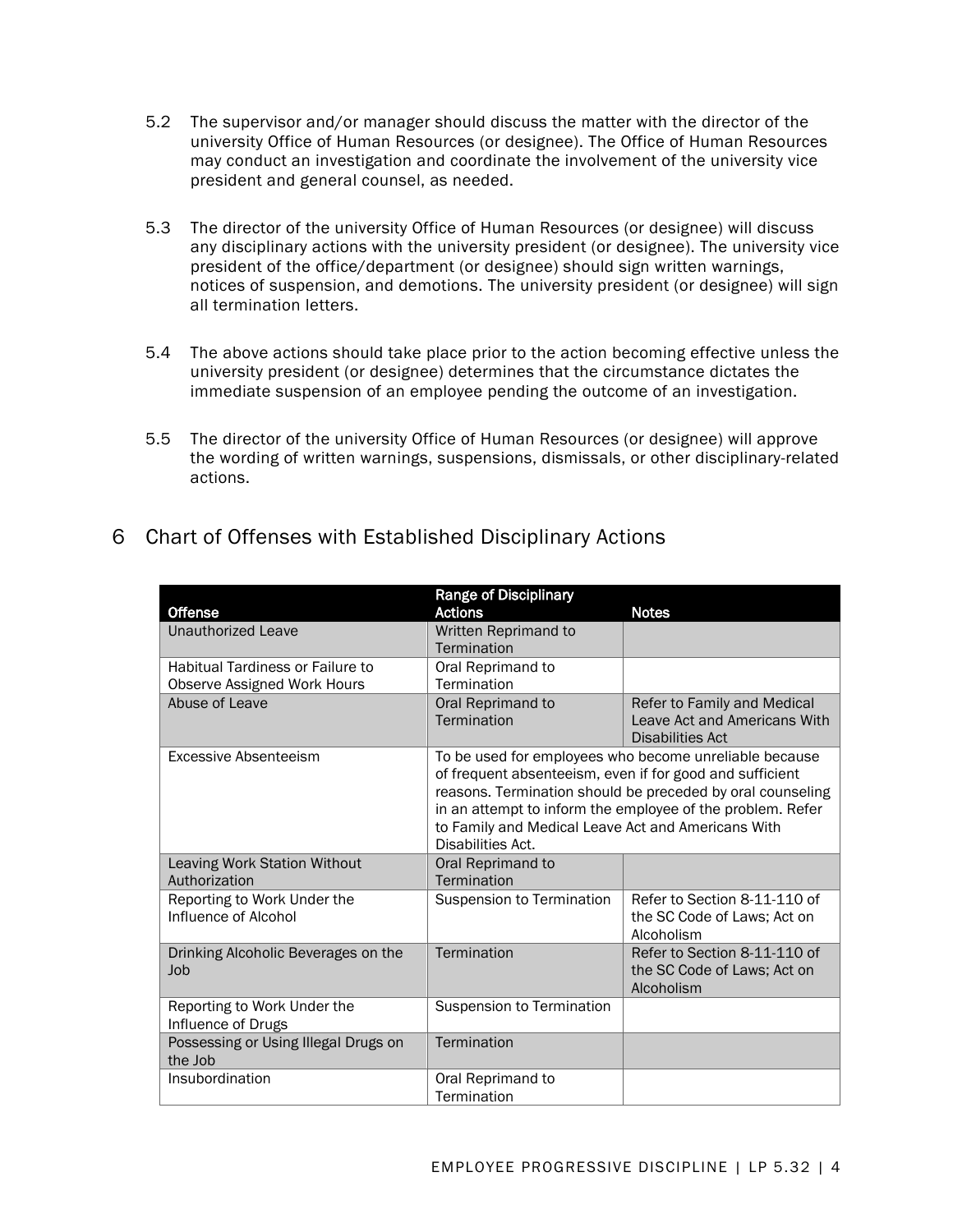| Falsification of Records or Documents   | <b>Suspension to Termination</b>    |                                       |
|-----------------------------------------|-------------------------------------|---------------------------------------|
| <b>Stealing</b>                         | Termination                         |                                       |
| Negligence                              | Oral Reprimand to                   |                                       |
|                                         | Termination                         |                                       |
| Willful Violation of Written Rules,     | Oral Reprimand to                   |                                       |
| Regulations, or Policies                | Termination                         |                                       |
| Unauthorized Use of State Equipment     | Oral Reprimand to                   |                                       |
| or Property                             | Termination                         |                                       |
| Destruction or Misuse of Property       | Written Reprimand to                |                                       |
| or Equipment                            | Termination                         |                                       |
| Unauthorized Solicitation or Sales on   | Oral Reprimand to                   |                                       |
| <b>State Premises</b>                   | Termination                         |                                       |
| Unauthorized Possession of              | Termination                         |                                       |
| Firearms on the Job                     |                                     |                                       |
| Unauthorized Distribution of Written    | Written Reprimand to                |                                       |
| or Printed Material of Any Kind         | Termination                         |                                       |
| Sleeping While on Duty                  | Written Reprimand to<br>Termination |                                       |
|                                         | Oral Reprimand to                   |                                       |
| Horseplay                               | Termination                         |                                       |
| Malicious Use of Profane/Abusive        | Oral Reprimand to                   |                                       |
| Language to Others                      | Termination                         |                                       |
| Loafing                                 | Oral Reprimand to                   |                                       |
|                                         | Termination                         |                                       |
| Interference With Other Employees'      | Oral Reprimand to                   |                                       |
| Work                                    | Termination                         |                                       |
| Working on Personal Jobs During         | Oral Reprimand to                   |                                       |
| <b>Work Hours</b>                       | Termination                         |                                       |
| Excessive Use of Telephone for          | Oral Reprimand to                   |                                       |
| <b>Personal Matters</b>                 | Termination                         |                                       |
| Defacing State Property                 | Written Reprimand to                |                                       |
|                                         | Termination                         |                                       |
| Sexual Harassment                       | Written Reprimand to                | Refer to Sexual Harassment            |
|                                         | Termination                         | Policy                                |
| Conviction of a Felony that adversely   | Termination                         |                                       |
| reflects on an individual's suitability |                                     |                                       |
| for continued employment                |                                     |                                       |
| Conviction of a Misdemeanor that        | Termination                         |                                       |
| adversely reflects on an individual's   |                                     |                                       |
| suitability for continued employment    |                                     |                                       |
| Discourteous Treatment of Visitors or   | Oral Reprimand to                   |                                       |
| <b>Customers</b>                        | Termination                         |                                       |
| Failure to Maintain Satisfactory or     | Oral Reprimand to                   |                                       |
| Harmonious Working Relationships        | Termination                         |                                       |
| with Employees or Supervisors           |                                     |                                       |
| <b>Improper Conduct or Conduct</b>      | Written Reprimand to                |                                       |
| Unbecoming a State Employee             | Termination                         |                                       |
| Willful False Statements to a           | Suspension to Termination           |                                       |
| Supervisor                              |                                     |                                       |
| Workplace Violence                      | Termination                         | Refer to Workplace Violence<br>Policy |

The chart above describes disciplinary actions in response to specific offenses or conduct violations and the recommended uniform penalties for such conduct.